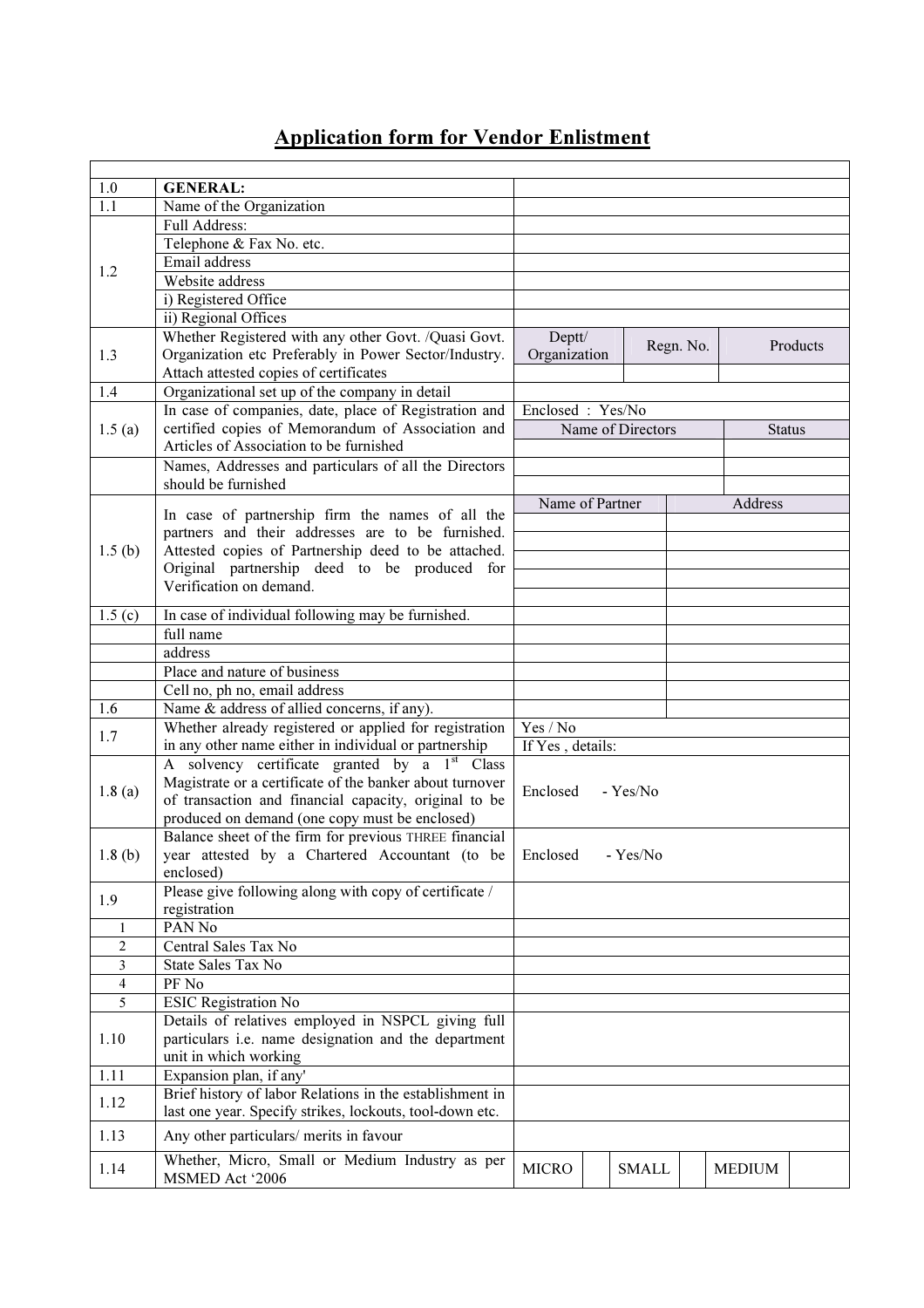## Application form for Vendor Enlistment

| 2.0                      | <b>TECHNICAL</b>                                                                                     |                                        |                      |                  |                                        |               |  |
|--------------------------|------------------------------------------------------------------------------------------------------|----------------------------------------|----------------------|------------------|----------------------------------------|---------------|--|
|                          | Categories of Item for which Registration is sought                                                  | Sl <sub>No</sub>                       | Category<br>Code     |                  |                                        | Category Name |  |
| 2.1                      | (please mention the category as specified in the<br>Notice/ Advertisement)                           |                                        |                      |                  |                                        |               |  |
|                          |                                                                                                      |                                        |                      |                  |                                        |               |  |
| 2.2                      | If already worked as a supplier (give the following<br>details)                                      |                                        |                      |                  |                                        |               |  |
| Sl <sub>No</sub>         | Name of the Power Station                                                                            | Deptt                                  | Items Supplies       |                  | Value                                  | Year          |  |
| 1.                       |                                                                                                      |                                        |                      |                  |                                        |               |  |
| 2.                       |                                                                                                      |                                        |                      |                  |                                        |               |  |
| 2.3                      | List or machinery available for manufacturing (if<br>manufacturer)                                   |                                        |                      |                  |                                        |               |  |
| Sl <sub>No</sub>         | Name of the machinery                                                                                |                                        | Size / Specification |                  | Nos.                                   |               |  |
| 1.                       |                                                                                                      |                                        |                      |                  |                                        |               |  |
| $\overline{2}$ .         |                                                                                                      |                                        |                      |                  |                                        |               |  |
| 2.4                      | If stockist/ dealer, mention details as under                                                        |                                        |                      |                  |                                        |               |  |
| Sl <sub>No</sub>         | Products                                                                                             | Manufacturer                           |                      |                  | Dealership Ref.No<br>Date              |               |  |
| 1.                       |                                                                                                      |                                        |                      |                  |                                        |               |  |
| 2.                       |                                                                                                      |                                        |                      |                  |                                        |               |  |
| $2.\overline{5}$         | Details of Testing facilities available                                                              |                                        |                      |                  |                                        |               |  |
| Sl <sub>No</sub>         | <b>Testing Machine</b>                                                                               | Specifications                         |                      | Year of Purchase | <b>Nos</b>                             |               |  |
| 1.                       |                                                                                                      |                                        |                      |                  |                                        |               |  |
| $\overline{2}$ .         |                                                                                                      |                                        |                      |                  |                                        |               |  |
| 2.6                      | If approved by reputed inspecting agencies, please<br>give details                                   |                                        |                      |                  |                                        |               |  |
| Sl <sub>No</sub>         | <b>Inspecting Agency</b>                                                                             |                                        | Material Supplied    |                  | Customer                               | Year          |  |
| 1.                       | Lloyds                                                                                               |                                        |                      |                  |                                        |               |  |
| 2.                       | Engineers India Ltd                                                                                  |                                        |                      |                  |                                        |               |  |
| 3.                       | <b>NIQA</b>                                                                                          |                                        |                      |                  |                                        |               |  |
| 4.                       | Others                                                                                               |                                        |                      |                  |                                        |               |  |
| 2.7                      | Transport arrangement Available for effecting door<br>delivery                                       |                                        |                      |                  |                                        |               |  |
| 2.8                      | Facilities / nearest branches from where after sales                                                 |                                        |                      |                  |                                        |               |  |
|                          | service provided.                                                                                    |                                        |                      |                  |                                        |               |  |
| 2.9                      | Mention any other relevant details                                                                   |                                        |                      |                  |                                        |               |  |
| 2.10                     | Enclose Must Two Copies Of Catalogues/ Pamphlets<br>Specification<br><b>Sheets</b><br>Of<br>Products | No. of products                        |                      |                  | No. of catalogues sent                 |               |  |
|                          | Manufactured/Marketed by You                                                                         |                                        |                      |                  |                                        |               |  |
| 2.11                     | List of enclosures                                                                                   |                                        |                      |                  |                                        |               |  |
| 1                        | Banker's Certificate / Solvency Certificate                                                          |                                        |                      |                  |                                        |               |  |
| $\overline{2}$           | PAN Card                                                                                             | Yes / No<br>Yes / No                   |                      |                  |                                        |               |  |
| $\overline{\mathbf{3}}$  | Central Sales Tax Registration Certificate                                                           | Yes / No                               |                      |                  |                                        |               |  |
| $\overline{\mathcal{A}}$ | State Sales Tax Registration Certificate                                                             | Yes / No                               |                      |                  |                                        |               |  |
| $\overline{5}$           | Service Tax Registration                                                                             | $\operatorname{Yes}/\operatorname{No}$ |                      |                  |                                        |               |  |
| 6                        | <b>List Important Customers</b>                                                                      | Yes / No                               |                      |                  |                                        |               |  |
| $\overline{7}$           | Performance Certificate from important customers                                                     | Yes / No                               |                      |                  |                                        |               |  |
| 8                        | Balance Sheet for three FYs                                                                          | $\operatorname{Yes}/\operatorname{No}$ |                      |                  |                                        |               |  |
| $\overline{9}$           | PF No                                                                                                | $\operatorname{Yes}/\operatorname{No}$ |                      |                  |                                        |               |  |
| $\overline{10}$          | <b>ESIC Registration No</b>                                                                          |                                        |                      |                  | $\operatorname{Yes}/\operatorname{No}$ |               |  |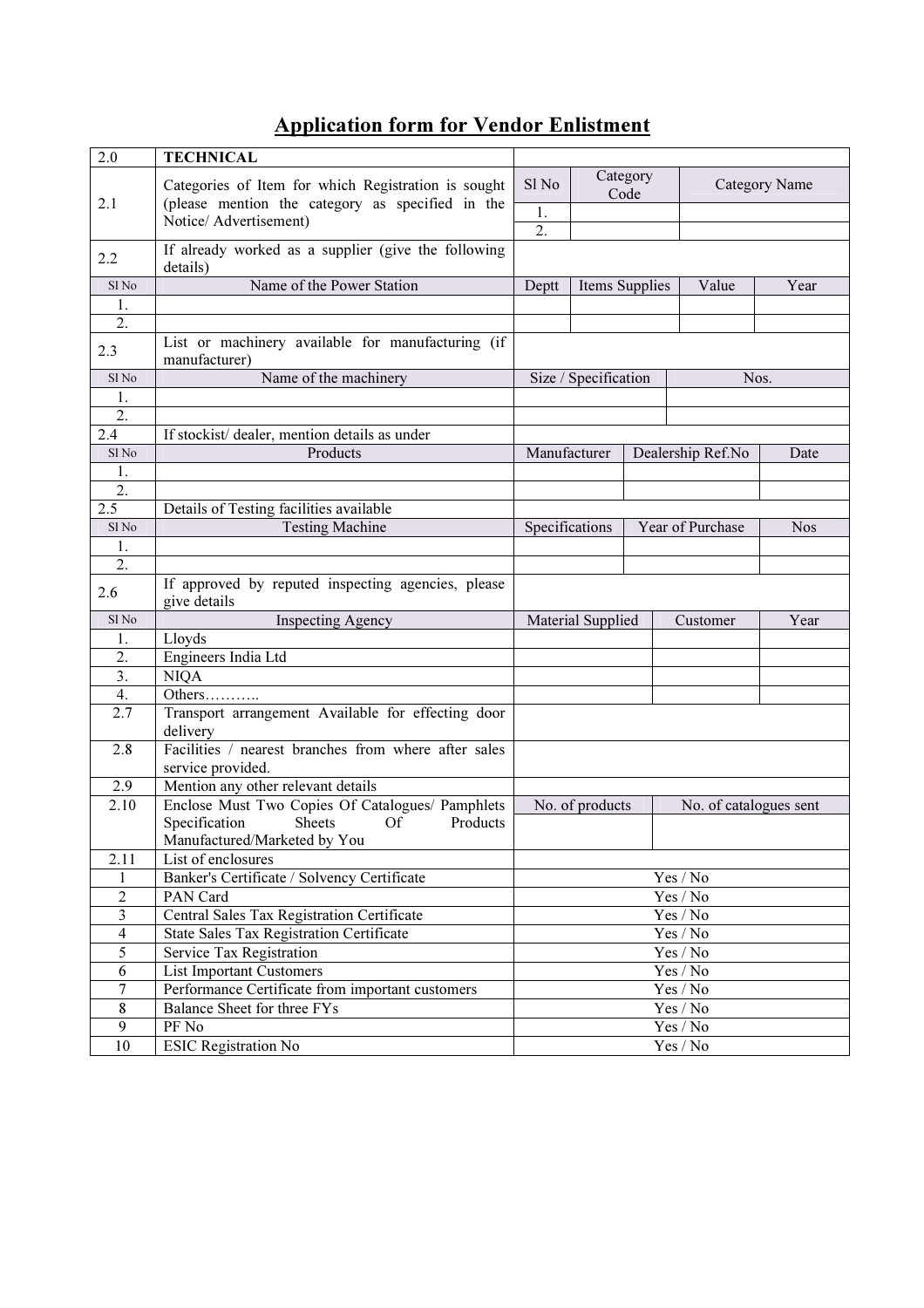## Application form for Vendor Enlistment

| my knowledge.               |                                                                                                 | I certify that all the information and data furnished by me in this application form are true and complete to the best of |  |  |
|-----------------------------|-------------------------------------------------------------------------------------------------|---------------------------------------------------------------------------------------------------------------------------|--|--|
|                             | Signature of the Authorized Person of                                                           |                                                                                                                           |  |  |
|                             | Applicant                                                                                       |                                                                                                                           |  |  |
|                             | Name                                                                                            |                                                                                                                           |  |  |
|                             | Designation                                                                                     |                                                                                                                           |  |  |
|                             | Seal/Stamp                                                                                      |                                                                                                                           |  |  |
|                             | Phone, Cell no                                                                                  |                                                                                                                           |  |  |
|                             | Email address                                                                                   |                                                                                                                           |  |  |
| Note:                       |                                                                                                 |                                                                                                                           |  |  |
|                             |                                                                                                 | A separate sheet may be attached to any column where necessary                                                            |  |  |
| $\mathcal{D}_{\mathcal{L}}$ | Please indicate your priorities for registration                                                |                                                                                                                           |  |  |
| 3                           | Incomplete applications will not be considered                                                  |                                                                                                                           |  |  |
| 4                           | Vendor need not to correspond on the subject; they shall be informed as soon as registration is |                                                                                                                           |  |  |
|                             | finalized                                                                                       |                                                                                                                           |  |  |